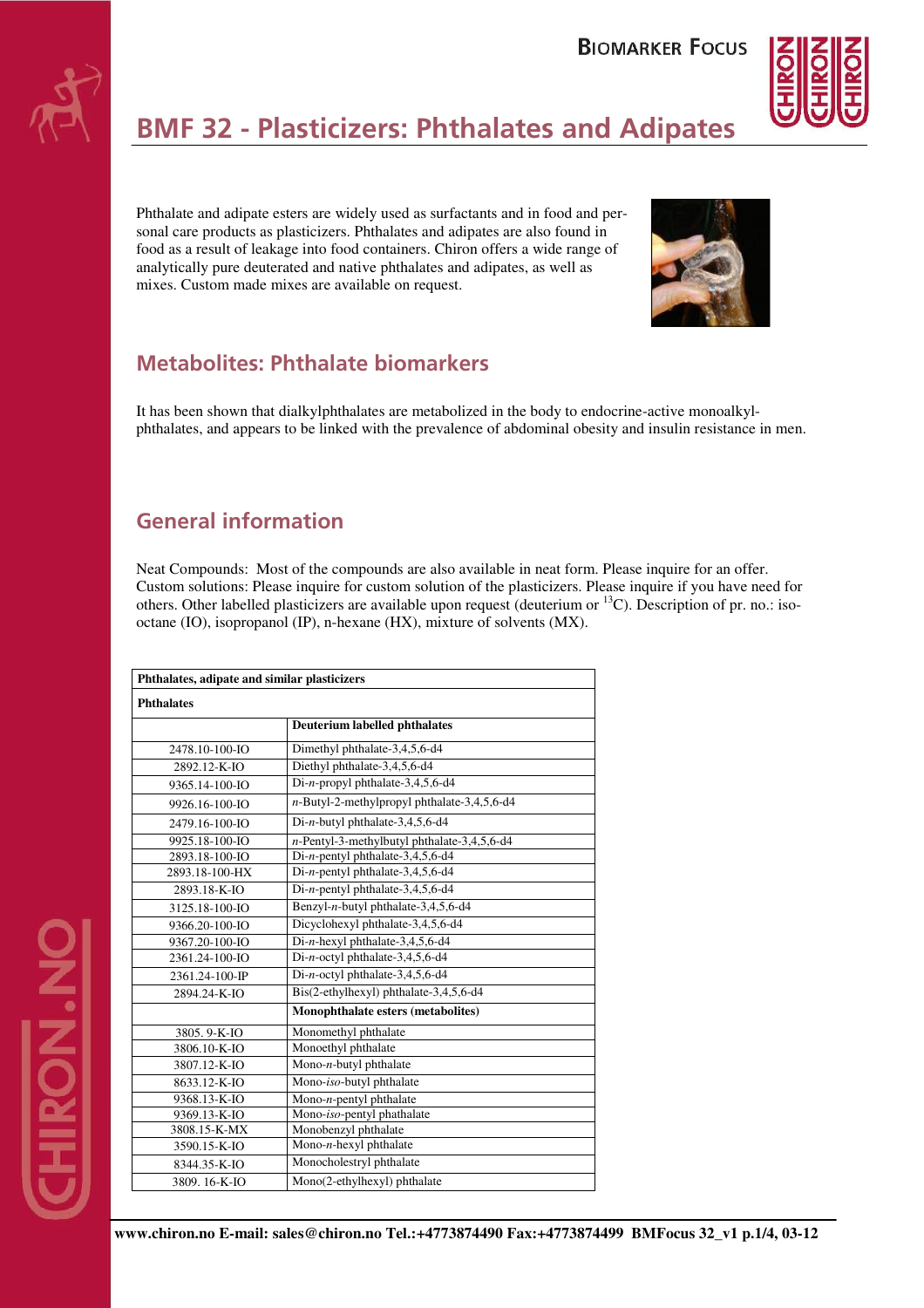

|                          | <b>Diphthalate esters</b>                       |                                    |
|--------------------------|-------------------------------------------------|------------------------------------|
| 2094.10-K-IO             | Dimethyl phthalate                              |                                    |
| 2094.10-10MG             | Dimethyl phthalate                              |                                    |
| 2094.10-100MG            | Dimethyl phthalate                              |                                    |
| 1225.12-K-IO             | Diethyl phthalate                               |                                    |
| 1225.12-10MG             | Diethyl phthalate                               |                                    |
| 8779.14-K-IO             | Di-n-propyl phthalate                           |                                    |
| 8779.14-10MG             | Di-n-propyl phthalate                           |                                    |
| 8945.14-K-IO             | Di-iso-propyl phthalate                         |                                    |
| 2097.14-K-IO             | Bis(2-methoxyethyl) phthalate                   |                                    |
| 2097.14-10MG/100MG       | Bis(2-methoxyethyl) phthalate                   |                                    |
|                          | Di-n-butyl phthalate                            | DBP                                |
| 1226.16-K-IO             | $Di-n$ -butyl phthalate                         | DBP                                |
| 1226.16-10MG/100MG       | Di-iso-butyl phthalate                          |                                    |
| 2102.16-100K-NO          |                                                 | DiBP                               |
| 2102.16-K-IO             | Di-iso-butyl phthalate                          | DiBP                               |
| 2102.16-10MG/100MG       | Di-iso-butyl phthalate                          | <b>DiBP</b>                        |
| 8537.16-100-IO/K-IO      | $n$ -Butyl iso-butyl phthalate                  | <b>BiBP</b>                        |
| 8537.16-10MG/100MG/250MG | $n$ -Butyl iso-butyl phthalate                  | BiBP                               |
| 2096.16-K-IO             | Bis(2-ethoxyethyl) phthalate                    |                                    |
| 2096.16-10MG/100MG       | Bis(2-ethoxyethyl) phthalate                    |                                    |
| 9754.17-100-IO/K-IO      | $n$ -Butyl $n$ -pentyl phthalate                |                                    |
| 9754.17-10MG/100MG/250MG | $n$ -Butyl $n$ -pentyl phthalate                |                                    |
| 9755.17-100-IO/K-IO      | iso-Butyl <i>n</i> -pentyl phthalate            |                                    |
| 9755.17-10MG/100MG/250MG | iso-Butyl <i>n</i> -pentyl phthalate            |                                    |
| 9756.17-100-IO/K-IO      | $n$ -Pentyl iso-pentyl phthalate                | $n$ -Butyl 3-methylbutyl phthalate |
| 9756.17-10MG/100MG/250MG | $n$ -Pentyl <i>iso</i> -pentyl phthalate        | $n$ -Butyl 3-methylbutyl phthalate |
| 9757.20-100-IO/K-IO      | $n$ -Pentyl benzyl phthalate                    |                                    |
| 9757.20-10MG/100MG/250MG | $n$ -Pentyl benzyl phthalate                    |                                    |
| 9758.20-100-IO/K-IO      | Iso-pentyl benzyl phthalate                     | 3-Methylbutyl benzyl phthalate     |
| 9758.20-10MG/100MG/250MG | Iso-pentyl benzyl phthalate                     | 3-Methylbutyl benzyl phthalate     |
| 9759.24-100-IO/K-IO      | 2-Ethylhexyl $n$ -octyl phthalate               |                                    |
| 9759.24-10MG/100MG/250MG | 2-Ethylhexyl $n$ -octyl phthalate               |                                    |
| 2099.18-K-IO             | $Di-n$ -pentyl phthalate                        | Diamyl phthalate                   |
| 2099.18-10MG/100MG       | $Di-n$ -pentyl phthalate                        | Diamyl phthalate                   |
| 8425.18-K-IO             | Diisopentyl phthalate (diisoamyl phthalate)     | DiPP                               |
| 8425.18-100MG            | Diisopentyl phthalate (diisoamyl phthalate)     | DiPP                               |
| 8539.18-100-IO           | n-Pentyl iso-pentyl phthalate                   | DiPP                               |
| 8425.18-1G               | Diisopentyl phthalate (diisoamyl phthalate)     | DiPP                               |
| 8539.18-K-IO             | n-Pentyl iso-pentyl phthalate                   | DiPP                               |
| 8539.18-10MG/100MG/1G    | n-Pentyl iso-pentyl phthalate                   | <b>DiPP</b>                        |
| 8539.18-1G               | n-Pentyl iso-pentyl phthalate                   | DiPP                               |
| 1227.19-K-IO             | Butylbenzyl phthalate                           | <b>BBP</b>                         |
| 1227.19-10MG             | Butylbenzyl phthalate                           | <b>BBP</b>                         |
| 9360.19-K-IO             | iso-Butylbenzyl phthalate                       | iBBP                               |
| 9360.19-10MG             | iso-Butylbenzyl phthalate                       | iBBP                               |
| 2056.20-100-HX           | Diphenyl phthalate                              |                                    |
| 2100.20-K-IO             | Dicyclohexyl phthalate                          |                                    |
| 2100.20-10MG/100MG       | Dicyclohexyl phthalate                          |                                    |
| 2095.20-K-IO             | $\text{Bis}(2-n\text{-butoxyethyl})$ phthalate  |                                    |
| 2095.20-10MG/100MG       | $\operatorname{Bis}(2-n-butoxyethyl)$ phthalate |                                    |
| 2098.20-K-IO             | Bis(4-methyl-2-pentyl) phthalate                |                                    |
| 2098.20-10MG/100MG       | Bis(4-methyl-2-pentyl) phthalate                |                                    |
| 9957.28-K-IO             | Di-iso-decyl phthalate                          | (C10-alkyl ester isomer mix)       |
| 9957.28-10MG/100MG       | Di-iso-decyl phthalate                          | (C10-alkyl ester isomer mix)       |
| 8733.20-K-IO             | Butyl octyl phthalate                           |                                    |
| 8733.20-100MG            | Butyl octyl phthalate                           |                                    |
| 2101.20-K-IO             | $Di-n$ -hexyl phthalate                         |                                    |
| 2101.20-10MG/100MG       | Di-n-hexyl phthalate                            |                                    |
|                          |                                                 |                                    |

**www.chiron.no E-mail: sales@chiron.no Tel.:+4773874490 Fax:+4773874499 BMFocus 32\_v1 p.2/4, 03-12**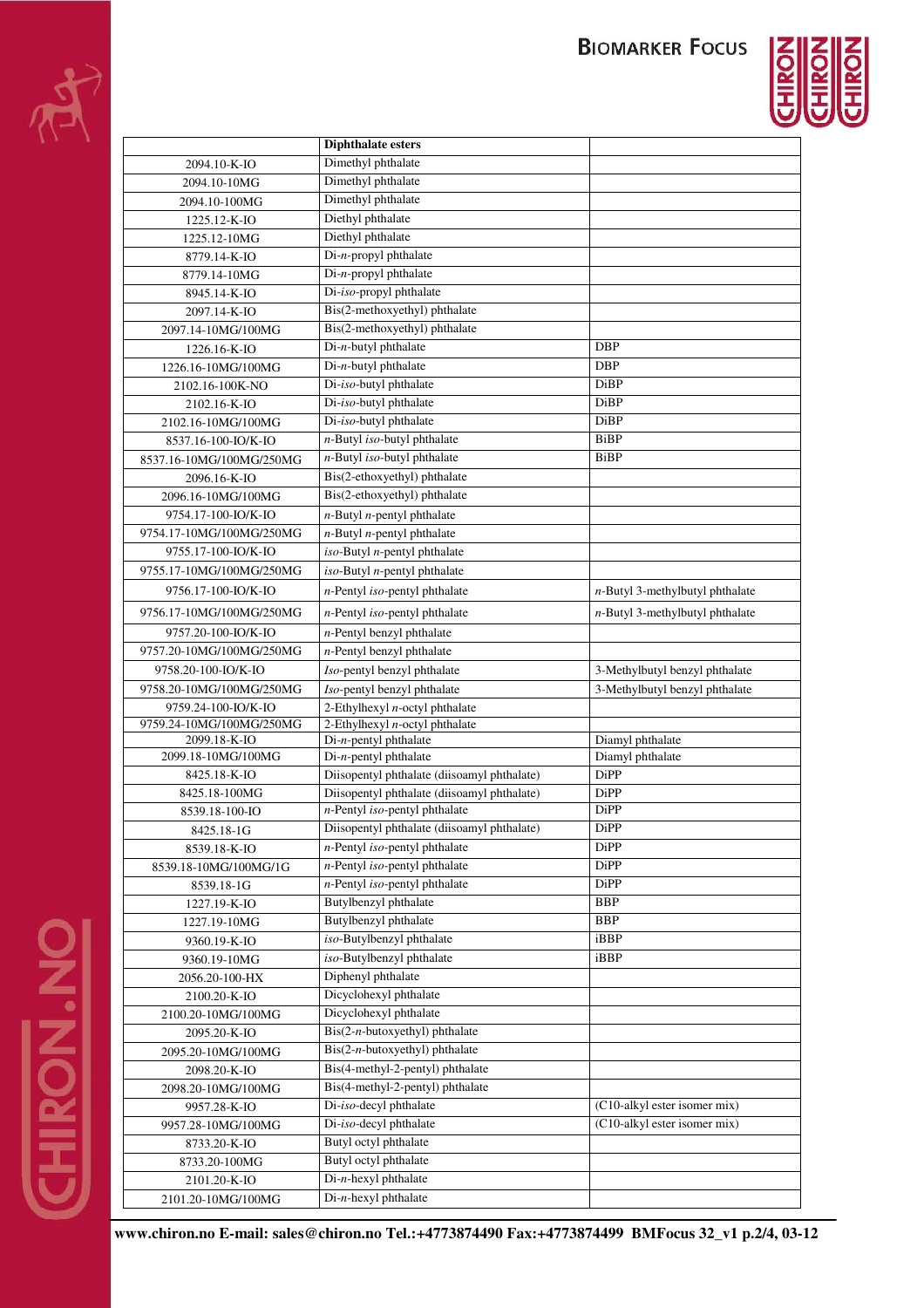# **BIOMARKER FOCUS**



| 2054.22-100-HX                             | Dibenzyl phthalate                                                     |                              |
|--------------------------------------------|------------------------------------------------------------------------|------------------------------|
| 2054.22-100MG                              | Dibenzyl phthalate                                                     |                              |
| 8721.22-K-IO                               | $Di-n$ -heptyl phthalate                                               |                              |
| 8721.22-100-100MG                          | $Di-n$ -heptyl phthalate                                               |                              |
| 2103.22-K-IO                               | Hexyl 2-ethylhexyl phthalate (isomer mixture)                          |                              |
| 2103.22-10MG/100MG                         | Hexyl 2-ethylhexyl phthalate (isomer mixture)                          |                              |
| 1224.24-K-IO                               | Bis(2-ethylhexyl) phthalate                                            | <b>DEHP</b>                  |
| 1224.24-10MG                               | Bis(2-ethylhexyl) phthalate                                            | <b>DEHP</b>                  |
| 1223.24-K-IO                               | Di-n-octyl phthalate                                                   | <b>DNOP</b>                  |
| 1223.24-10MG/100MG                         | Di-n-octyl phthalate<br>Di-iso-octyl phthalate (mixture of C8-isomers) | <b>DNOP</b>                  |
| 8741.24-K-IO<br>8741.24-100MG              | Di-iso-octyl phthalate (mixture of C8-isomers)                         | <b>DIOP</b><br><b>DIOP</b>   |
| 2110.26-K-IO                               | $Di-n$ -nonyl phthalate                                                | <b>DNP</b>                   |
| 2110.26-10MG/100MG                         | Di-n-nonyl phthalate                                                   | DNP                          |
|                                            | Di-iso-nonyl phthalate in mixture with C8-10-branched alkyl o-         | <b>DiNP</b>                  |
| 9916.26-K-IO                               | phthalate, C9-rich                                                     |                              |
|                                            | Di-iso-nonyl phthalate in mixture with C8-10-branched alkyl o-         | DiNP                         |
| 9916.26-10MG/100MG                         | phthalate, C9-rich                                                     |                              |
|                                            |                                                                        |                              |
| 3049.28-K-IO                               | Di-iso-decyl phthalate                                                 | <b>DIDP</b>                  |
| 3049.28-10MG                               | Di-iso-decyl phthalate                                                 | <b>DIDP</b>                  |
| 3049.28-100MG                              | Di-iso-decyl phthalate                                                 | <b>DIDP</b>                  |
| 8732.30-K-IO                               | $Di-n$ -undecyl phthalate                                              | Mix of C9-C11 branched alkyl |
|                                            |                                                                        | esters C10 rich              |
| 8732.30-100MG                              | $Di-n$ -undecyl phthalate                                              |                              |
|                                            | Mixed phthalate kits                                                   |                              |
| 9361.3-KIT-N                               | Butyl-/Isobutyl phthalate Kit, neat (1226.16+8537.16+2102.16,          |                              |
|                                            | 100mg each)                                                            |                              |
| 9362.3-KIT-N                               | Pentyl/Isopentyl phthalate Kit, neat (2099.18+8539.18+8425.18,         |                              |
|                                            | 100mg each)                                                            |                              |
|                                            | Butyl-/Benzyl phthalate Kit, neat (1227.19+9360.19+2054.22)            |                              |
| 9363.3-KIT-N                               |                                                                        |                              |
|                                            | <b>Isophthalates</b>                                                   |                              |
| 2055.20-100-HX                             | Diphenyl isophthalate                                                  |                              |
| 8016.24-K-IO                               | Bis(2-ethylhexyl) isophthalate                                         |                              |
| 8016.24-10MG                               | Bis(2-ethylhexyl) isophthalate                                         |                              |
| 8016.24-100MG                              | Bis(2-ethylhexyl) isophthalate                                         |                              |
|                                            | <b>Terephthalates</b>                                                  |                              |
| 8729.9-K-IO                                | Monomethyl terephthalate                                               |                              |
| 8722.10-K-IO                               | Dimethyl terephthalate                                                 |                              |
| 8730.12-K-IO                               | Diethyl terephthalate                                                  |                              |
| 8731.22-K-IO                               | Bis(2-ethylhexyl) terephthalate                                        |                              |
|                                            | <b>Adipates (linear C6-dicarboxylic esters)</b>                        |                              |
|                                            | <b>Deuterium labelled adipates</b>                                     |                              |
| 2276.22-K-IO                               | Bis(2-ethylhexyl) adipate-d8                                           |                              |
|                                            | <b>Monoadipate esters</b>                                              |                              |
| 8727.7-K-IO                                | Monomethyl adipate                                                     |                              |
|                                            | <b>Diadipate esters</b>                                                |                              |
| 8724.8-K-IO                                | Dimethyl adipate                                                       |                              |
| 8725.10-K-IO                               | Diethyl adipate                                                        |                              |
| 8728-12-K-IO                               | Bis(2-mthoxyethyl) adipate                                             |                              |
| 8726.12-K-IO                               | Dipropyl adipate                                                       |                              |
| 8729.14.K-IO                               | Bis(2-ethoxyethyl) adipate                                             |                              |
| 1228.22-K-IO                               | Bis(2-ethylhexyl) adipate                                              | <b>BEHA</b>                  |
| 1228.22-10MG                               | Bis(2-ethylhexyl) adipate                                              | <b>BEHA</b>                  |
| 2212.22-K-IO                               | $Di-n-octyl$ adipate                                                   |                              |
| 2213.22-K-IO                               | Di-iso-octyl adipate                                                   |                              |
| 2214.24-K-IO<br>2218.24-K-IO               | Di-n-nonyl adipate<br>Di-iso-nonyl adipate                             |                              |
| 3127.10-KIT                                | Adipate Kit                                                            |                              |
| 1919.39-KIT                                | Phthalate and adipate Kit                                              |                              |
| Sebacates (linear C10-dicarboxylic esters) |                                                                        |                              |
| 8723.12-K-IO                               | Dimethyl sebacate                                                      |                              |
| 8889.14-K-IO                               | Diethyl sebacate                                                       |                              |
| 8387.18-K-IO                               | $Di-n$ -butyl sebacate                                                 |                              |
| 8724.26-K-IO                               | Bis(2-ethylhexyl) sebacate                                             |                              |
|                                            |                                                                        |                              |

**www.chiron.no E-mail: sales@chiron.no Tel.:+4773874490 Fax:+4773874499 BMFocus 32\_v1 p.3/4, 03-12**